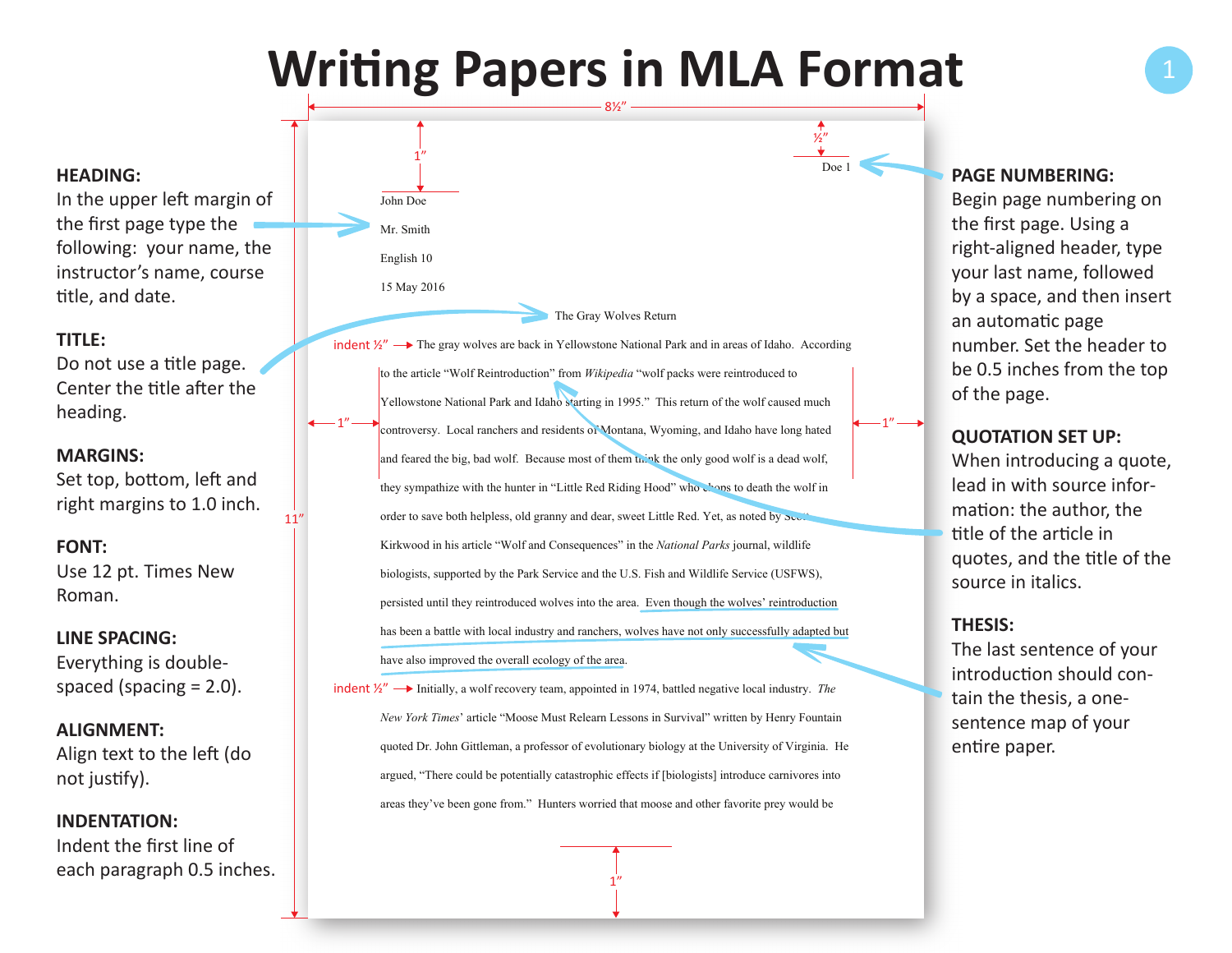### **QUOTATIONS:**

When citing a source for the second or following times, place the author's last name in the parenthetical notation. Add the page number if available. If there is no author, place the title in parentheses.

#### **PARAPHRASING:**

When summarizing or paraphrasing, you still must cite the source. However, quotation marks are not required around paraphrases.

eliminated by the wolf packs. "In Wyoming, most of the moose had been isolated from …wolves for the better part of a century" (Fountain). Gary Miller in his article "Return of the Gray Wolf" in the *National Geographic Explorer* notes that wolves prefer hunting and eating large animals such as elk and moose. Indeed, local outfitters worry they will have no more business from hunters who rely upon them as guides to the plentiful herds of moose.

In addition, most ranchers continue to battle the reintroduction of wolves because "they worry wolves will kill their livestock" (Miller). Indeed, there have been hundreds of confirmed incidents of livestock depredation" ("Wolf Reintroduction"). Furthermore, many ranchers argue that the wolves pass diseases to their cattle (Kirkwood). Hal Herring's article "Dogs Perish in Wolf Wars" found in the journal *Field and Stream* warns that Wyoming's ranchers are taking extreme measures:

Poisoned hot dogs and meatballs have been showing up along roads near Wyoming's Grand Teton National Park, and authorities suspect that the baits are an angry response to the reintroduction of wolves to the area. In 2002 the USFWS upset many state residents by rejecting Wyoming's plan to manage its growing wolf population. Ironically, although some pets have suffered and died from these poisonings, no wolves have been killed (Herring). Tempers remain out of control as local residents continue to believe these indent ½"

wolves may destroy their livelihood.

Despite these worries, Thomas McIntyre in "Big Bad Wolves" from the journal *Field and Stream* reports that following the reintroduction of gray wolves, the "predicted decimation of the northern Yellowstone elk herd… has proven wrong." Wyoming's Game and Fish director Terry Cleveland claims that "elk and wolves …are coexisting" (qtd. in McIntyre). Once Wyoming

Doe 2

Long quotations (four lines or more) are indented 0.5 inches from the left margin, but the right margin is consistent with the rest of the text. The parenthetical note follows the final period of a long quote; this is the only situation where the parenthetical note will be outside of the end punctuation. No quotation marks are added.

**LONG QUOTATIONS:**

#### **INDIRECT QUOTATIONS:**

If what you quote or paraphrase is itself a quotation, put "qtd. in" before the source.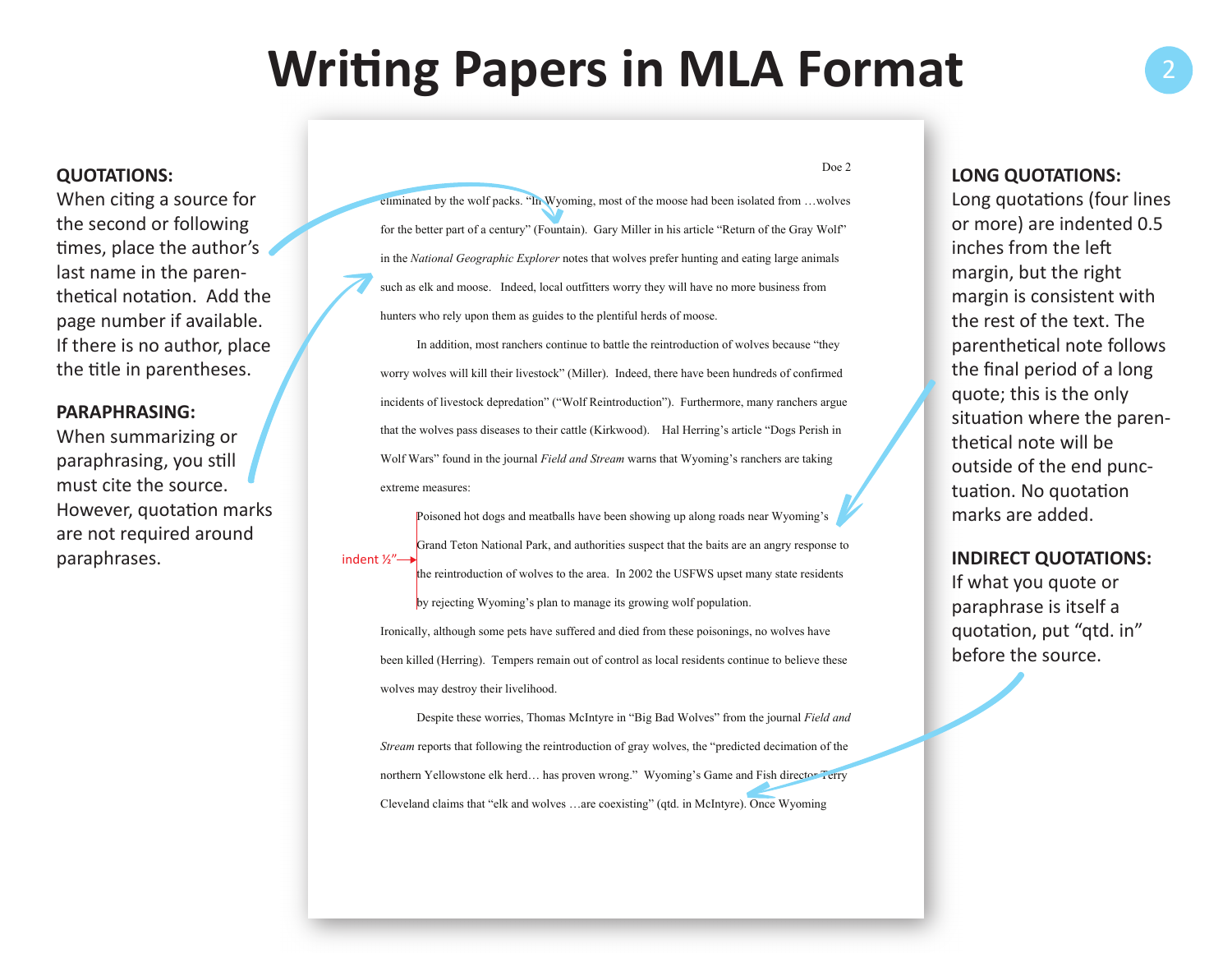#### **TRANSITIONS:**

Be sure to use transitions at the beginning of your paragraph. For a list of good transitions, check an online source or a writing textbook.

joins Idaho and Montana in submitting a management plan for their hunting, the USFWS will move toward delisting the wolves. In September of 2009 the *Wolf Reintroduction and Recovery Timeline*, posted online by the Idaho Fish and Game, announced the first regulated wolf hunt in Idaho. On the other hand, Wyoming wants to treat wolves as predators rather than trophy-game. Cleveland continues by saying, "If we don't get wolves delisted [so they can be hunted in all three states], the elk hunting opportunity is going to drop" (qtd. in McIntyre). Meanwhile the hostilities between the federal management plan and the state's residents continue to  $c\epsilon$  ise problems, but the wolves remain a fairly strong presence even in states where they have been delisted.

These wolves are even improving the ecology of the area. First of all, a cording to Dr. Joel Berger, a biologist at the University of Nevada at Reno, some worried about the survival of the moose. After all "we were dealing with moose that had not seen or smelled...wolves for about 45 to 70 years" (qtd. in Fountain). Dr. Berger found that "moose [learned] to be wary of new predators within a generation" (Fountain). All in all, modern hunters have no need to worry about the ability of moose to adjust to this new predator. Also, since wolves leave behind "carcasses of large ungulates like elk and bison" in the winter, Norm  $Bish$ <sub>p</sub>, a retired Park Service employee notes, "Now more ravens, eagles, and wolverines are …finding something [to eat] that's already been killed by another animal"( qtd. in Kirkwood). These other animals are doing better since the reintroduction of wolves.

Another consequence of wolf introduction is the effect on trees. In 1997, Bill Ripple, a professor with the Department of Forest Resources at Oregon State University, investigated the decline of aspen in Yellowstone's northern range. Ripple concluded "wolves eat elk and elk eat

Doe 3

# **ALTERING QUOTES:** When inserting your own

words into a direct quote, be sure to surround them with brackets.

When deleting words from a direct quote, be sure to use ellipses, three dots in the middle of a sentence. Use a forth dot to signify the period at the end of the sentence. There is no need to use ellipses at the beginning or end of a direct quote.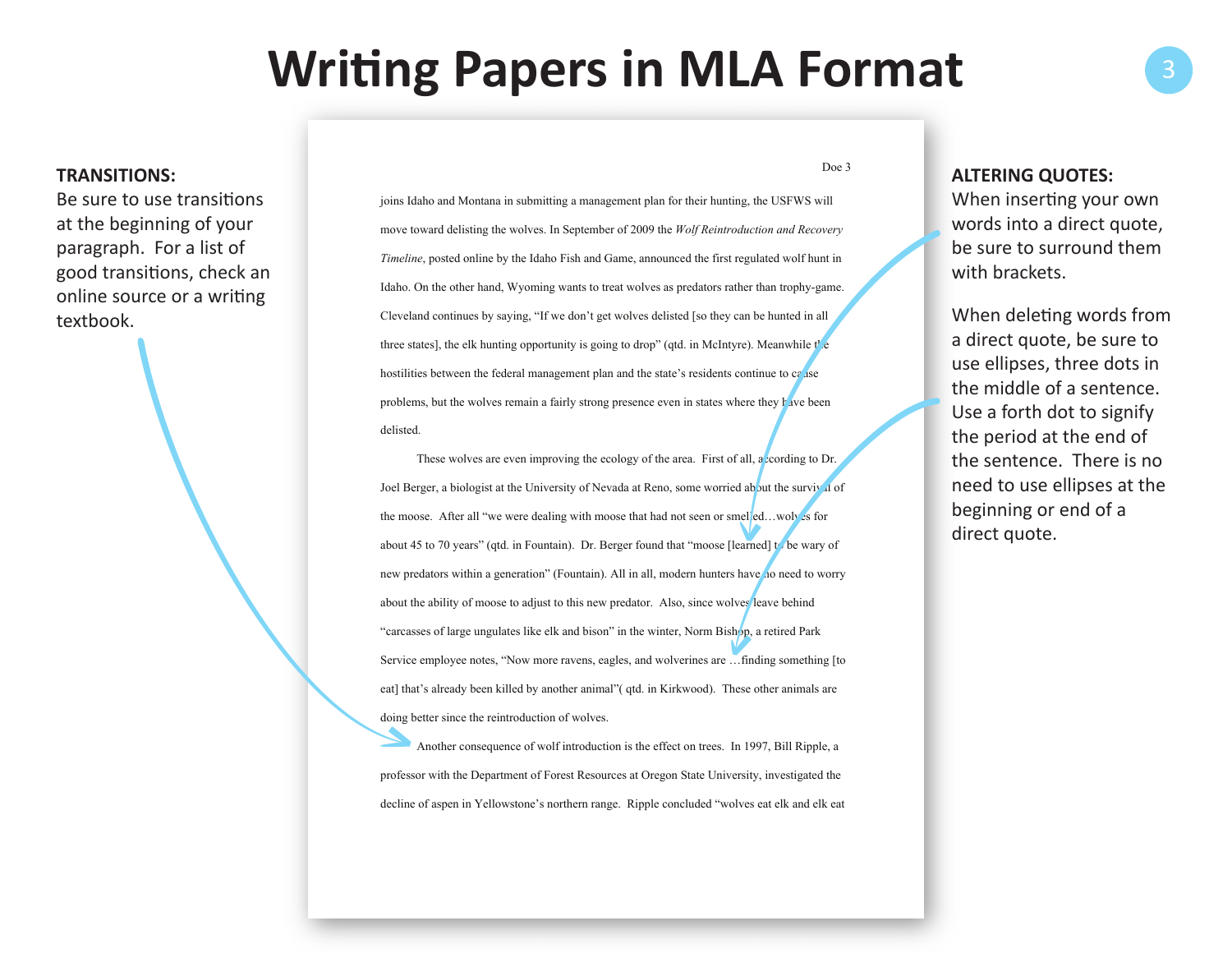#### **CONCLUSION:**

Your conclusion paragraphs need to repeat the main points of your paper, but do not copy your thesis word for word.

Doe 4

aspen, so we believed that the lack of the wolves actually led to the decimation of aspen" (qtd. in Kirkwood). He goes on to claim that since the wolves have come back, both aspen and cottonwood are coming back (Kirkwood). Furthermore, as a result of the increase in woody growth, biodiversity of animals is also increasing as explained by Ripple:

Willows provide more food for beavers…. Yellowstone's northern range has gone from one beaver colony to at least eight beaver colonies…. Willow species also provide better habitat for certain bird species and provide for a stream-bank protection, decreased erosion, and additional shade cast on the water, which is good for trout. (qtd. in Kirkwood)

Most biologists conclude that the reintroduction of the gray wolf has been beneficial to biodiversity.

So despite the battle with locals, the wolves have returned to the Yellowstone area. In her memoir Shadow Mountain, Renee Askins notes that the "wolf recovery effort has been…a grand success. The wolves are thriving beyond our most extravagant dreams and have, for the most part, stayed out of trouble. The project is…a shining light among conservation efforts" (274). Many people around the world continue to visit Yellowstone to view this symbol of the American wilderness. Overall, the reintroduction of the gray wolf has been not only good for the spirit but also for the ecosystem.

۱